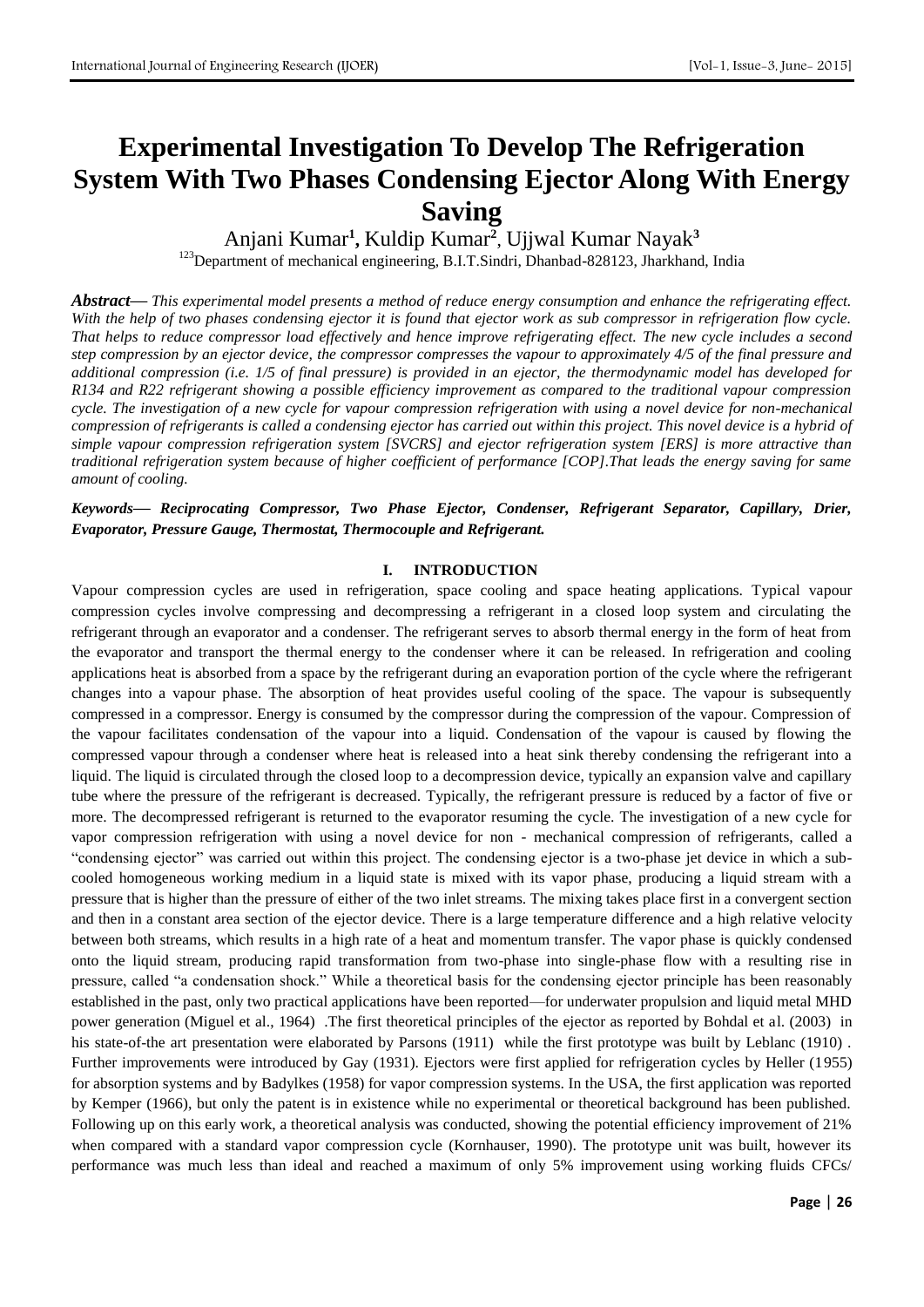HCFCs/ HFCs. In all applications listed above, the ejector is designed as a classic Venturi nozzle, which means that the outlet cross-section of a motive nozzle must be smaller than the cross section of the mixing chamber. The outlet pressure in Venturi nozzles is the intermediate between pressures of the working and transporting medias. The advantage of using the ejector is to raise the pressure of delivered compressed vapor by the primary compressor resulting in reduced compressor work , and increased cycle efficiency. In general, only a few instances of practical use of the ejectors in refrigeration cycles were found. So it is required to develop a simple, lighter, and economical two phase ejector refrigeration system so that is it could be used in regular practice and ultimately save the energy for the same amount of cooling because high efficient performance of the system.

#### **TWO PHASE CONDENSING EJECTOR**

The condensing ejector is a two-phase jet device in which a sub-cooled homogeneous working medium in a liquid state is mixed with its vapor phase, producing a liquid stream with a pressure that is higher than the pressure of either of the two inlet streams. A two-phase flow ejector consists of four sub-models: motive nozzle flow, suction nozzle flow, mixing section flow and diffuser flow models. The mixing takes place first in a convergent section and then in a constant area section of the ejector device. There is a large temperature difference and a high relative velocity between both streams, which results in a high rate of a heat and momentum transfer. The vapor phase is quickly condensed into the liquid stream, producing rapid transformation from two phases into single phase flow with a resulting rise in pressure, called "a condensation shock". While the mixed stream flows through the diffuser, the static pressure of the flow rises as the kinetic energy is converted to static pressure. The advantage of using the ejector is to raise the pressure of delivered compressed vapor by the primary compressor resulting in reduced compressor work.

#### **The ejector is modelled using the following assumptions:-**

- The flow inside the motive nozzle is steady and one dimensional.
- The nozzle is a converging nozzle and its throat is at its exit.
- At the nozzle throat, the flow reaches the critical flow condition
- The inlet flow velocity is neglected.
- The heat transfer between the fluid and the nozzle & ejector wall is neglected.
- The gravitational force effect on the flow is neglected.
- The mixed stream at the outlet of the mixing section is in homogeneous equilibrium.
- The divergent section is designed as to prevent the flow separation effect.
- The length of divergent section limited as to avoid back flow occurs at exit.



**Fig.1 Illustrates the pressure variation along the ejector.**



**Fig 2,3: pressure variation along the condensing ejector**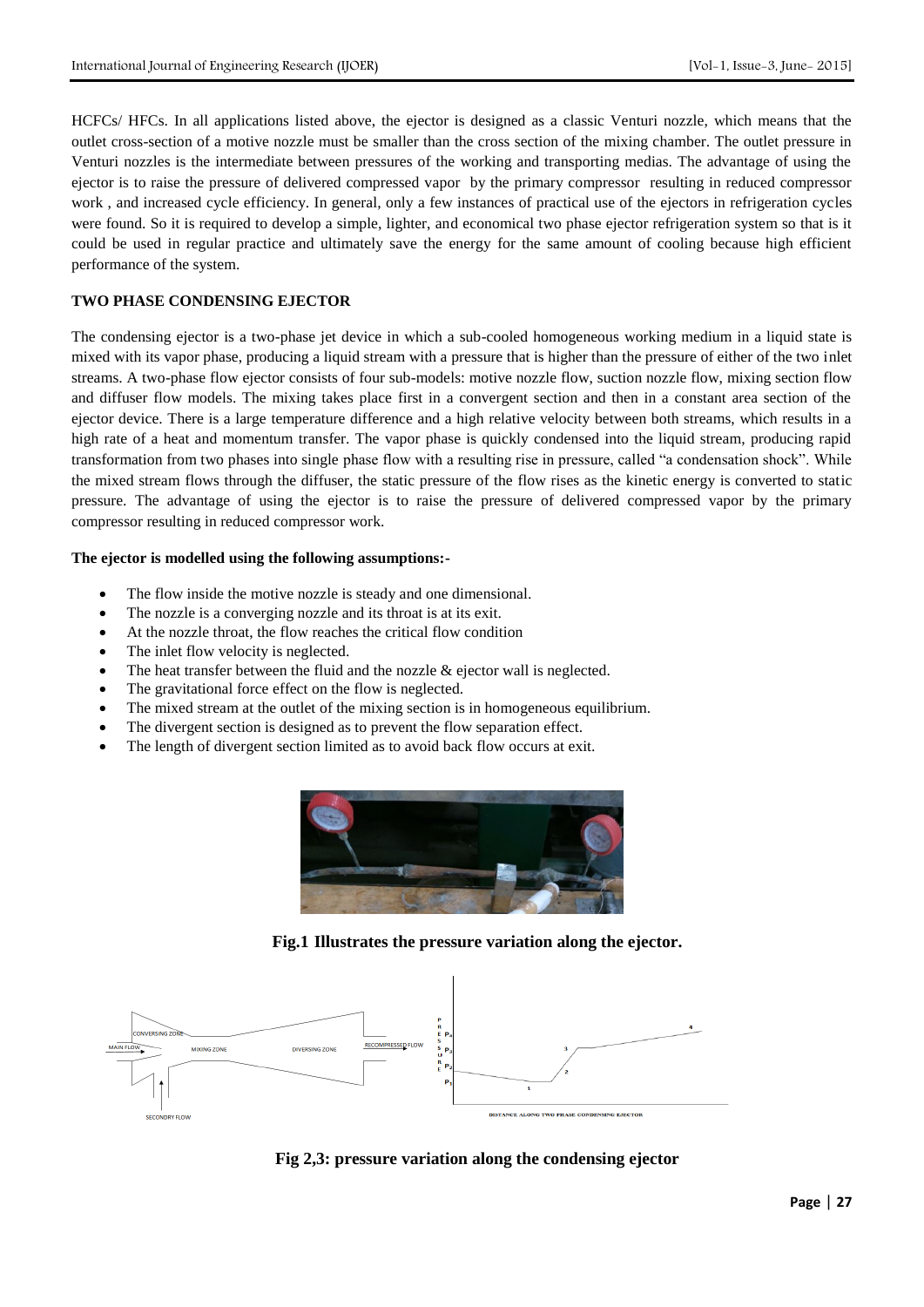#### **II. REFRIGRATION CYCLE WITH TWO PHASE CONDENSING EJECTOR**

Working principle of two phase ejector has been discussed in above presented diagrams as well as assumptions. Now here explain the principle under working refrigeration cycle which is represented in block diagram a shown below Fig. Refrigerant vapour enters the compressor and mechanically compressed up to 4/5 of final pressure and further remaining compressed by two phase ejector i.e. 1/5 of the final pressure. This additional non-mechanical work done by ejector significantly save power. System details as:-

1-main piping connection, 1-2 evaporator, 3-compressor, 4-two phase condensing ejector, 5-condensor, 6-refrigerant separator, 7-8 capillary tube, 9-drier filter, 10-secondary flow into the two phase ejector, 11-heat absorbed from the refrigerated space by refrigerant,12-heat delivered to the atmosphere from the refrigerant by the condenser.



#### **FIG.4 SCHEMATIC OF THE REFRIGERATION SYSTEM WITH THE CONDENSING EJECTOR AS A SECOND-STAGE COMPRESSOR**

## **III. PRESSURE ENTHALPY DIAGRAM FOR TWO PHASE EJECTOR REFRIGRATION SYSTEM**



#### **FIG.5 COMPARISON OF P-H DIAGRAMS OF THE NEW REFRIGERATION CYCLE WITH A TWO-PHASE EJECTOR AND TRADITIONAL CYCLE**

Diagram show thermodynamic states of refrigerant which flow under the two phase condensing ejector system as well shown comparison between traditional cycle and new develop cycle along with saving energy. Cycle 1-2-3-4-4"-5-1 represents novel two phase ejector refrigeration system and Cycle 1-2-3-3"-4"-5-1 represents traditional refrigeration system. Here from the P-H diagram it is clear that new cycle save the energy for the same amount of refrigerating effect produce. Part of diagram 3-3"-4"-4-3 represent amount of work save by the two phase condensing ejector and hence improve COP of refrigeration system.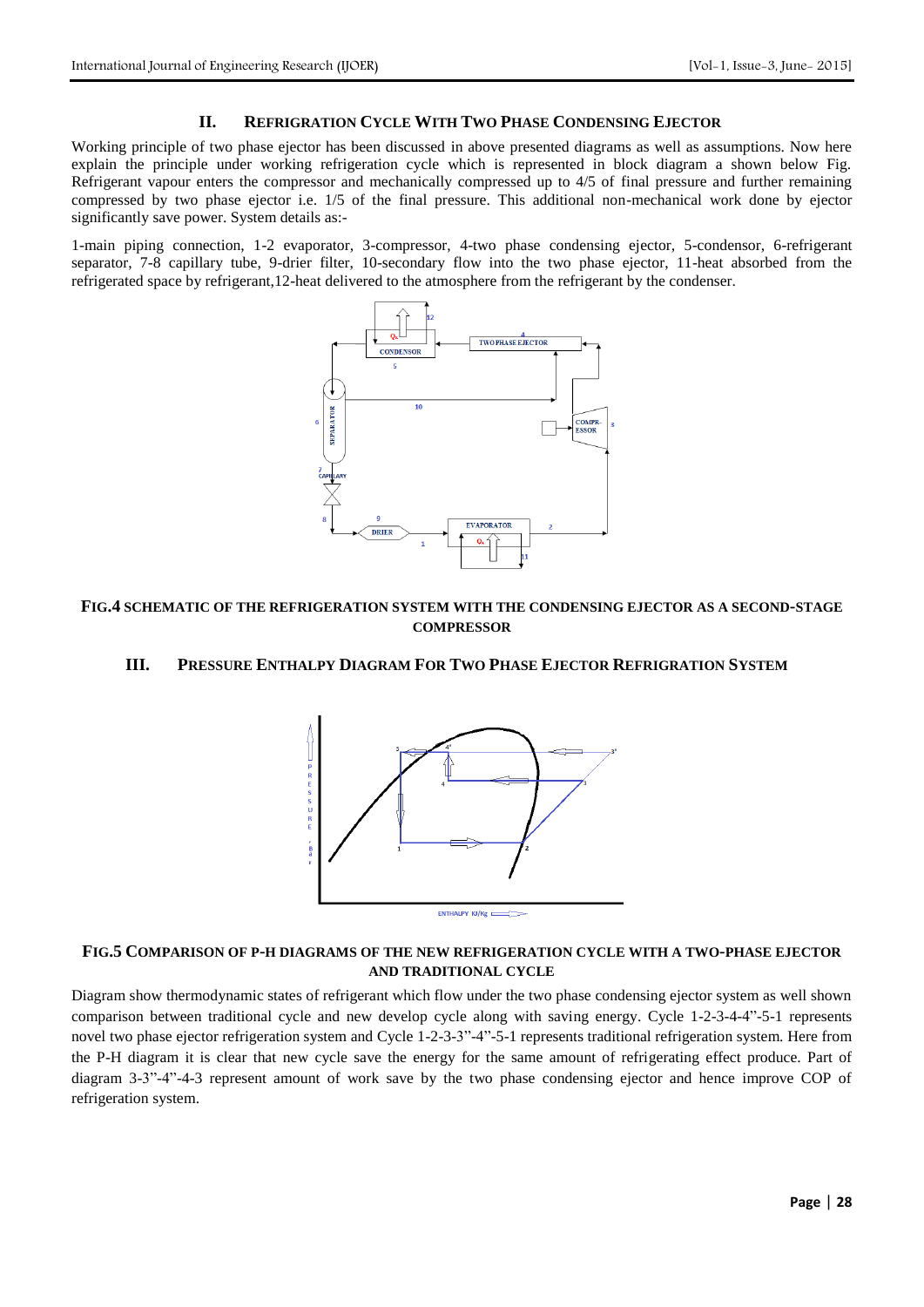#### **IV. LAVORATOTRY EXPERIMETAL SETUP**

This setup has been fabricated in the Heat-Engine laboratory at BIT, SINDRI. This is possible as study of the basic schematic diagram shown above Fig.4 and with observing basic principles of design and assembly of refrigeration systems. Its overall view is shown in Fig.6.The laboratory experiments were then carried out with two main objectives: the first being to investigate the possibility of the pressure jump on the ejector and the second to determine the energy savings for the cycle with the ejector vs. traditional cycle with single step compression.





**FIG.6**

# **V. CALCULATION AND RESULTS OF LABORATORY EXPERIMENT**

Data obtained from experiment with working fluid as R-134a (Refrigerant) and some needed data evaluated by properties table &P-H diagram of R-134a as:-

- Inlet condition of compressor Pressure = 0.6 bar, Temperature =  $-2^{\circ}C$ , Enthalpy (h1) = 395 KJ/kg
- Outlet condition of compressor Pressure =10 bar, Temperature =  $55^{\circ}C$ , Enthalpy (h2) = 431 KJ/kg
- $\triangleright$  Raised pressure after two phase ejector = 11.3 bar
- $\triangleright$  Outlet condition of condenser Pressure = 11.28 bar, Temperature = 43<sup>°C</sup>, Enthalpy (h3) = 262 KJ/kg
- Inlet condition of evaporator We know Enthalpy (h4) = Enthalpy (h3) = 262 KJ/kg
- **(a) Coefficient of performance of two phase refrigeration cycle with two phase ejector**

$$
COP = \frac{\text{useful cooling}}{\text{useful work}}
$$

$$
COP = \frac{h_1 - h_4}{h_2 - h_1} = \frac{395 - 262}{431 - 395} = 3.69
$$

# **(b) Coefficient of performance of two phase refrigeration cycle without two phase ejector**

We know that if two phase ejector not placed here then total work in compression is done by main compressor, then at pressure 11.28 bar and temperature  $55^{\circ}C$  enthalpy (h<sub>2</sub>) be 438KJ/kg

$$
COP = \frac{\text{useful cooling}}{\text{useful work}}
$$